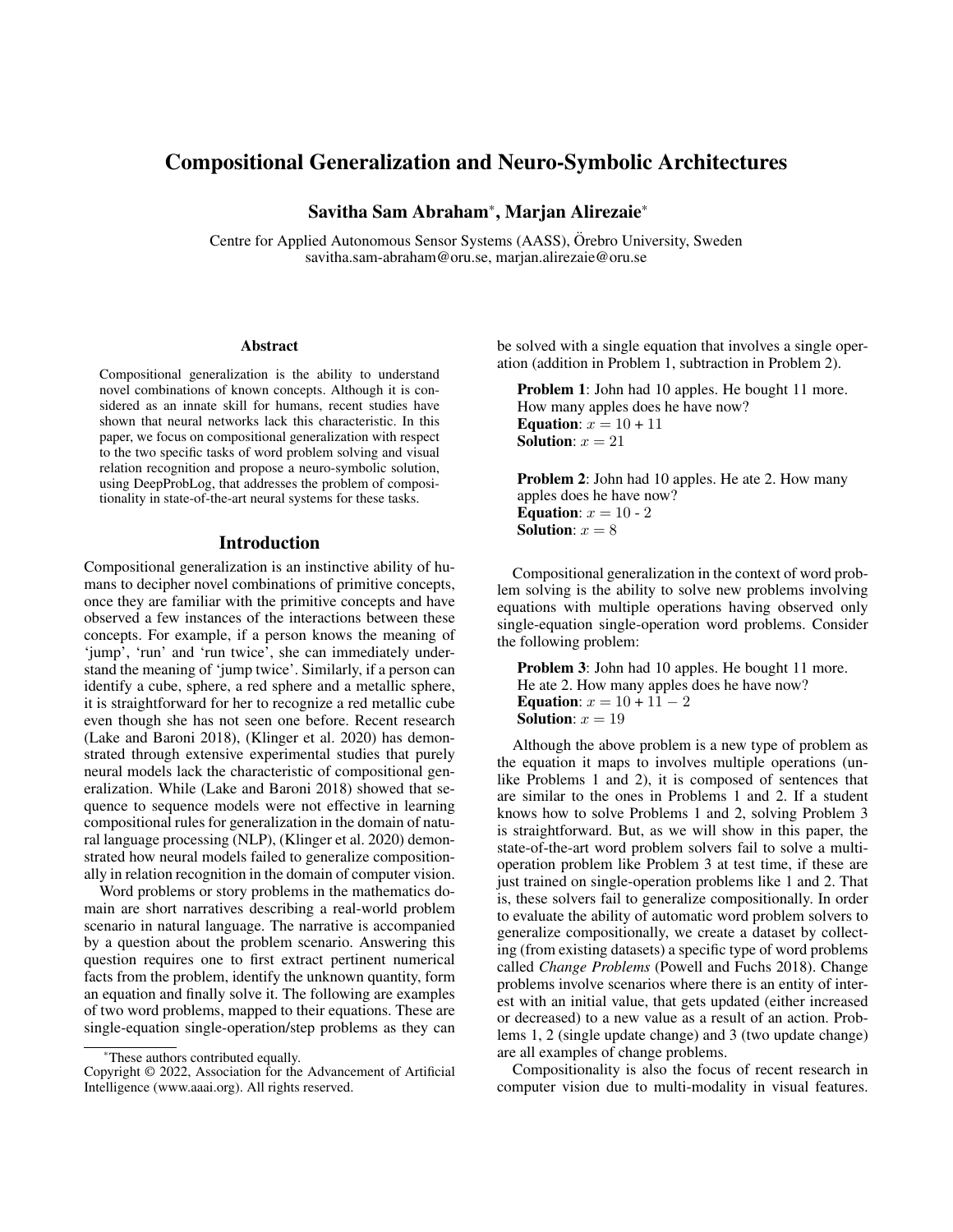

Figure 1: Considering the order of images, the *True* label in (1) indicates either a red triangle or a blue circle or an intersection between them is of importance. *True* label in (2) discards the color constraints. *False* label in (3) confirms that intersection with a triangle results in label *True*. So, one can infer (4) as *True*, regardless of the new combination of colors for the shapes.

Figure 1 shows an example of visual-spatial intelligence tests, rather easy for humans to address, but problematic for neural-based methods due to compositionality in the color/position/shape of objects. Although existing deep learning methods have shown promising results in visual relation recognition, they tend to fail with compositional generalization (Klinger et al. 2020). This is largely due to distributionshift where a model is tested with new combinations of features never observed during training. In this paper, we study compositionality w.r.t color, shape and position of the objects in the image (as shown in Figure 1). In order to evaluate compositionality in visual relation recognition, we have devised our own dataset, rather than using available benchmarks (Johnson et al. 2016; Santoro et al. 2017). One reason behind such decision is that the aforementioned benchmarks are associated with language input which requires a parallel line of processing separated from the visual recognition task. Furthermore, by generating our own dataset, we are in control of generating different types of compositionality related to color, shape, position and number of objects.

One can address inability of neural models to generalize compositionally by providing it with more data that has sufficient number of instances of every combination of concepts we are interested in. There are tasks where providing more data may not be practical, but it may be instead more convenient and efficient to provide knowledge about the tasks that can aid the models in generalizing better. We, in this paper, show that incorporating task specific knowledge into purely neural models help address its inability to generalize compositionally. For this, we propose a neuro-symbolic approach using DeepProbLog (Manhaeve et al. 2018) for both word problem solving and visual (spatial) relation recognition, and, show how by modelling task specific knowledge in logic, such models can improve the performance of neural models w.r.t compositional generalization.

Our contributions are the following - for the two tasks of word problem solving and visual relation recognition, we

- 1. create datasets to test compositional generalization.
- 2. analyze compositional generalization ability of state-ofthe-art neural models using the above datasets.
- 3. develop neuro-symbolic models based on DeepProbLog to improve compositional generalization ability through inclusion of task specific knowledge.

## Related Work

In this section we briefly survey the following areas: automatic word problem solving, visual relation recognition, and finally, neuro-symbolic modelling.

## Automatic Math Word Problem Solving

There has been a surge of research in automatic math word problem solving in the past six years. (Zhang et al. 2019) gives an extensive survey on automatic word problem solvers. While the earlier systems used a purely symbolic approach to solving, the more recent ones are data-driven based systems. Some consider it as a structure prediction problem, where the structure to be predicted is the expression tree corresponding to the equation that the word problem is mapped onto ((Roy and Roth 2016), (Kushman et al. 2014)). Since these required manual feature engineering, the community has transitioned to deep learning approaches. Most of the existing neural models for math word problem solving utilize Seq2Seq models (Luong, Kayser, and Manning 2015), considering the source sequence as the word problem and the target sequence as the equation. More recently (Zhang et al. 2020) and (Xie and Sun 2019) introduced graph-based encoders to encode the graph-based representation of the word problem and tree-based decoders to generate expression trees for the word problem.

The research on math word problem solvers started off with datasets like, AddSub (Kushman et al. 2014) and SingleOp (Roy, Vieira, and Roth 2015), containing simple single-equation word problems. Although some now consider this as a solved research problem, (Patel, Bhattamishra, and Goyal 2021) illustrated through experiments that the existing state-of-the-art solvers relied on superficial heuristics to map the word problems to equations. They created a challenge dataset named SVAMP, that contained problems created by slightly varying the problems from existing datasets like AddSub and SingleOp. These variations were created by adding relevant or irrelevant information to the problem or changing the order of phrases in the word problem. It was shown that the state-of-the-art solvers trained on existing datasets showed poor performance when tested on SVAMP dataset. In this paper, we introduce another challenge - that of compositional generalization and show that while stateof-the-art neural solvers fail to generalize compositionally, the proposed DeepProbLog solver exhibits promising results. To test the ability of solvers to generalize compositionally, we train both the state-of-the-art solvers and our DeepProbLog-based model on simple single-step, singleequation *change* problems from AddSub and SingleOp (like, Problem 1 and Problem 2) and then test the trained models on multi-step, single-equation problems (like Problem 3).

### Visual Relation Recognition

In recent years, visual relation recognition has also been at the centre of deep learning research in computer vision under different names such as visual question answering (VQA). Most of the deep learning approaches for VQA are based on convolutional neural networks (CNNs) together with relation networks (RNs) (Santoro et al. 2017). For instance, a two-stage Relation Network (2S-RN) (Messina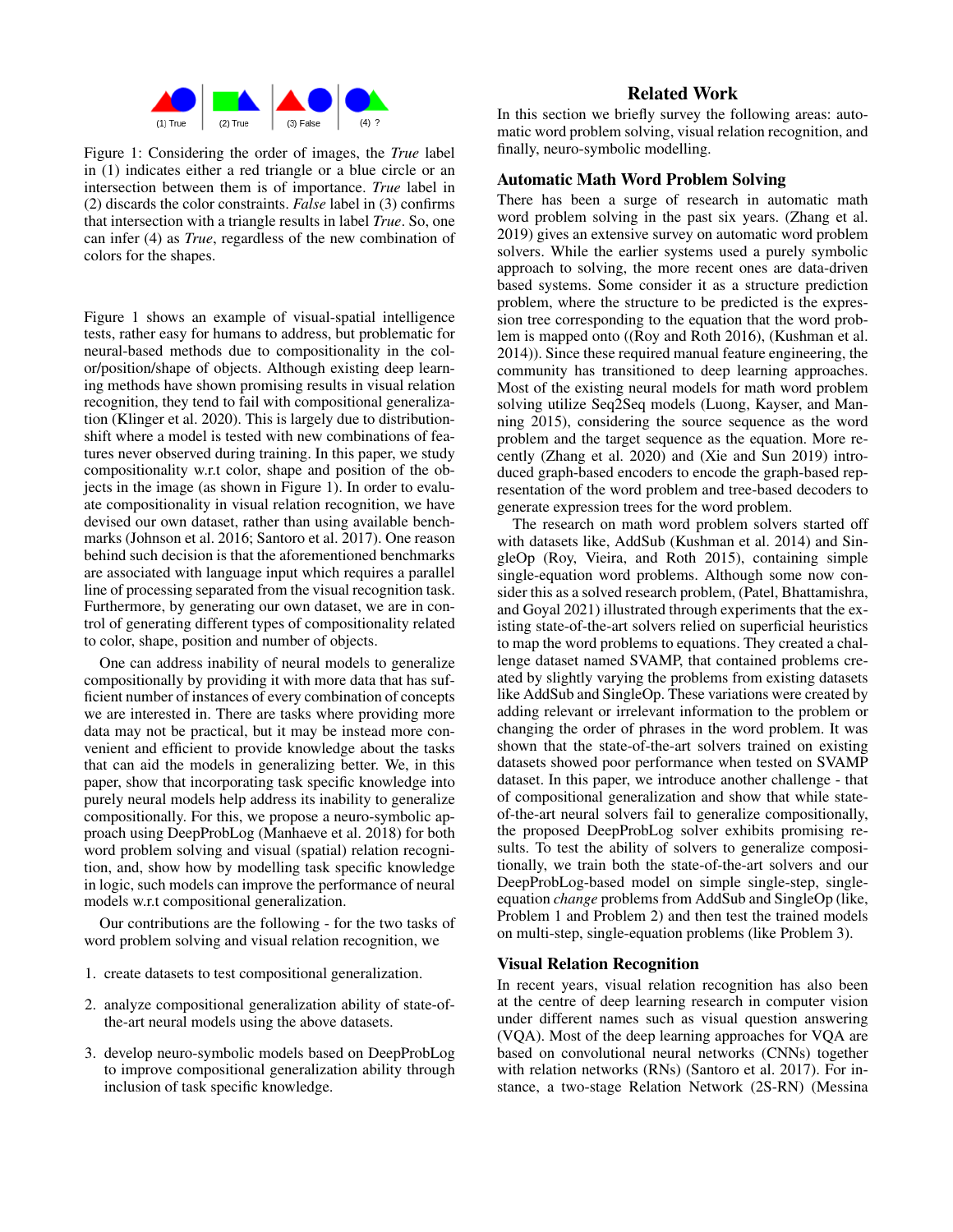et al. 2018) has achieved 95% accuracy in answering visual relational questions in CLEVR dataset (Johnson et al. 2016). (Ding et al. 2021) also proposed a neural object-based attention model for solving spatio-temporal reasoning task and was tested on CLEVRER (Yi et al. 2020) and CATER (Girdhar and Ramanan 2019) datasets. The RN-augmented architecture (Santoro et al. 2017) has outperformed the stateof-the-art in tackling relational inferences about complex scenes in CLEVR. Moreover, (Dai, Zhang, and Lin 2017) proposed an integrated framework called Deep Relational Network (DR-Net), that could exploit statistical dependencies between objects, their spatial configurations and appearances. DR-Net is composed of several modules such as RCNN-based object detection (He et al. 2017), pair filtering, and joint recognition used for exploring all the possible spatial relations between any two pairs of objects. A large number of contributions in visual relation recognition has been evaluated on the datasets involving both visual scenes and text annotations, i.e., the proposed models include modules to learn features from the language input in parallel.

Towards more general purpose architectures for relation recognition, (Shanahan et al. 2020) proposed PrediNet, an end-to-end network inspired by symbolic AI based on firstorder predicate calculus, that learns and maps vectorial representations from raw pixels to propositions with explicit relational structure. PrediNet (upon a customized dataset) has shown its capacity to address compositionality to a degree, thanks to the core of the network that allows for parallel processing of information organized into small chunks that contribute to learning reusable representations. However, most proposed deep relation recognition methods perform poorly w.r.t compositional generalization (Klinger et al. 2020). We show in this paper that a neuro-symbolic model for relation recognition can offer solutions to the problem of compositionality observed in deep neural models.

#### Neuro-symbolic Models

The area of Neuro-Symbolic Artificial Intelligence (NeSy AI) focuses on integrating the neural and symbolic AI in such a way that the desirable characteristics of both are inherited efficiently and effectively (De Raedt et al. 2020). The research in the area has resulted in the development of multiple neuro-symbolic frameworks like Deep-ProbLog (Manhaeve et al. 2018), Concept Learner (Mao et al. 2019), Neural-Grammar-Symbolic Model (NGS) (Li et al. 2020), Neuro Symbolic Forward Reasoner (NSFR) (Shindo, Dhami, and Kersting 2021). These frameworks differ in the way the symbolic part is made differentiable and incorporated into the training of the neural network part of the framework. In this paper, we use DeepProbLog to implement neuro-symbolic solutions for the two tasks. Deep-ProbLog integrates neural networks with the very expressive ProbLog paradigm (De Raedt, Kimmig, and Toivonen 2007), and allows explicit representation of task-specific knowledge in ProbLog (unlike Concept Learner, which is based on quasi-symbolic program execution) and is based on a gradient-based learning algorithm (unlike NGS - in which the module that propagates loss back to the neural network is task-dependent and has to be redefined for every task).

# DeepProbLog for Compositional Generalization

As mentioned earlier, DeepProbLog combines neural networks with the probabilistic programming language, ProbLog (De Raedt, Kimmig, and Toivonen 2007), by extending ProbLog with neural predicates. In Problog, a fact f can be associated with a probability p, as  $p :: f$ , indicating f is true with probability p and false with probability  $1 - p$ . An annotated disjunction in Problog is represented as:

$$
p1 :: h1; ...; p_n :: h_n :- b_1, ..., b_m
$$

where,  $\Sigma p_i \leq 1$ . The above translates to 'if all  $b_i$  hold, then either one of the  $h_i$  is true with probability  $p_i$ , or none is true with probability  $1-\sum p_i$ . DeepProbLog, through neural predicates, enables us to use neural networks to provide probabilities associated with a fact. A neural annotated disjunction is of the following form:

 $nn(m_r, [X_1, ..., X_k], O, [y_1, ..., y_n]) :: r(X_1, ..., X_k, O)$ where  $m_r$  represents a neural network that generates a probability distribution  $p_{m_r}(O|X = x)$  over the domain  $[y_1, ..., y_n]$ , given a specific input  $x = [x_1, ..., x_k]$  (raw data - e.g., sequence of words, tensor representing an image). The above translates to ' $r(X_1, ..., X_k, y_i)$  is true with probability  $p_{m_r}(O = y_i | X_1 = x_1, ..., X_k = x_k)$ . The neural network is a discriminative classifier, that may use an encoder of choice (e.g., convolutional, recurrent neural networks), but the output layer is expected to normalize the inputs it receives into a probability distribution (like softmax layer). Thus, a DeepProbLog program is comprised of a set of neural annotated disjunctions and neural facts in addition to a set of probabilistic facts, and rules as in ProbLog program. The weights of the neural networks represented by the neural predicates in a DeepProbLog program is learned using a gradient-based learning approach. DeepProbLog relies on gradient semiring in Algebraic ProbLog (Kimmig, Van den Broeck, and De Raedt 2011) to compute the gradient of the loss with respect to the outputs of the neural networks (which are the probabilities associated with the neural facts). The gradient of the neural network outputs with respect to the weights of the neural network is computed as in the standard backpropagation algorithm (using chain rule).

We will next describe the details of the proposed DeepProbLog-based word problem solver and visual relation recognizer, and the solving pipeline as depicted in the grey box in Figures 3 and 4.

#### DeepProbLog for Word Problem Solving

We break down the task of word problem solving into two components - the first is that of perception or understanding and extracting relevant facts from the natural language description and the second that of performing mathematical reasoning on these facts.

Perception In this section, we describe the neural networks associated with the two neural predicates in the program. In order to address the problem of compositionality, we process the word problem sentence-wise, representing each sentence in logical form. We use a representation simi-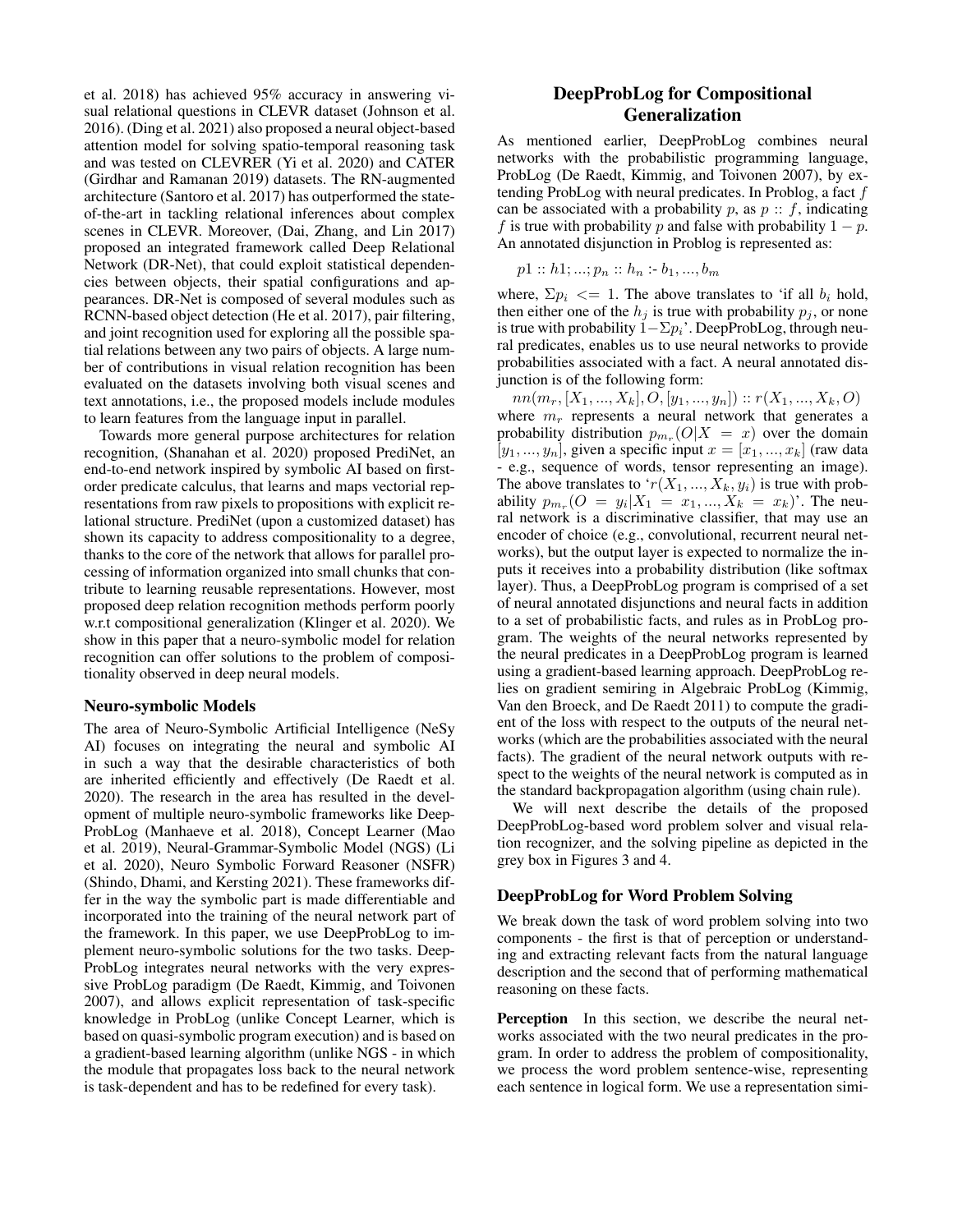

[holds - 0.8, inc<sup>+</sup> - 0.1, dec - 0.1] [container - 0.2, entity - 0.7, none - 0.1]

Figure 2: Processing the second sentence '*He bought 11 more*' - Figure shows the neural networks represented by the two neural predicates, nn\_vc and nn\_wc, that extracts the predicate and the container, entity mentions in the sentence.

lar to the one described in (Kushman et al. 2014). The set of predicates used are shown below:

- 1. *holds(C, E, N)*: represents the fact that a container 'C' holds 'N' number of the entity 'E'.
- 2. *increase(C, E, N<sub>i</sub>)*: represents the fact that the number of items of entity 'E' held by the container 'C' is increased by an amount,  $'N_i$ .
- 3.  $decrease(C, E, N_d)$ : represents the fact that the number of items of entity  $E'$  held by the container 'C' is decreased by an amount, ' $N_d$ '.

The logical representation for Problem 1 would be:

- 'John had 10 apples' *holds(John, apples, 10)*
- 'He bought 11 more' *increase(John, apples, 11)*
- 'How many does he have now?' *holds(John, apples, ?X)*

Hence, given a sentence, the goals of perception are to identify the predicate associated with the sentence (*holds* or *increase* or *decrease*) and the arguments associated with this predicate (the container and the entity). Figure 2 shows the two neural networks, both discriminative classifiers, involved - *predicate recognizer* and *entity/container recognizer*. A predicate recognizer takes the specific sentence - S, and its context, which is the entire word problem  $-P$ , as its two inputs and generates a probability distribution over the domain {holds, increase, decrease}. The context is in some cases important to decide whether the verb in the sentence represents an action that results in an increase or decrease of the quantity of interest. Consider the following example:

Problem 4: There were 6 roses in the vase. Mary cut some roses from her flower garden. There are now 16 roses in the vase. How many did she cut? Equation:  $6 + x = 16$ Solution:  $x = 10$ 

The predicate associated with the second sentence is 'increase' as it results in an increase in the number of roses in the vase. If the sentence is considered in isolation, there

are possibilities of associating it with 'decrease', as it is describing an action ('cut') that caused a reduction in the number of roses in the flower garden. The neural network uses a Bidirectional Long Short Term Memory (BiLSTM) to generate contextual representations of the sentence and the word problem, which are then consumed by a MultiLayer Perceptron (MLP) to generate the required probability distribution.

A container/entity recognizer takes three inputs - the sentence -  $S$ , the word problem -  $P$  and the index -  $W_i$  (some number between 0 and 13 in case of Problem 1 as shown in Figure 2) of a word in the word problem. The network predicts the probability that the corresponding word is a container or entity or neither for the specific sentence. The sentence cannot be processed in isolation, as it might not have a container or entity mentioned in it directly. For example, in the sentence, '*He bought 11 more*', in Figure 2, the pronoun 'he' is used to refer to the actual container 'John' which is in the previous sentence. Similarly, the entity, 'apples' is also absent in the sentence. As in the case of predicate recognizer, we use a BiLSTM to generate contextual representations of the sentence and the word problem. The representation of the specific word,  $W_i$ , is obtained from the word problem's representation which is then concatenated with the sentence before passing it on to MLP. MLP generates a probability distribution, over the domain {container, entity, none}, for the word. We invoke the network once for each word in the word problem - since containers and entities are nouns, we invoke the network only for words that are nouns in the word problem. Thus, the recognizer gives a probability distribution for each noun in the word problem.

Reasoning Figure 3 shows the different phases in solving, starting from perception. The knowledge provided enables it to derive the equation associated with a word problem. In the case of *change* problems, the query is regarding an unknown initial value or update or final value.

The query predicate posed to the program is ?wps(Tok\_Sentences, POS\_Sentences, Quantities, Solution), where Tok Sentences is the list of sentences/constituents in the word problem 1 - each constituent represented as a list of words/tokens in it, POS Sentences is the list of part of speech tags of words in the problem<sup>2</sup>, Quantities is the list of numerical quantities mentioned in the word problem and finally, Solution - represents the solution of the word problem. While training, the actual solution is provided in Solution and the goal is to find a proof for the posed query. While testing, Solution will be assigned the solution predicted by the program.

The perception phase, as mentioned earlier, employs neural networks for predicate recognition and entity/container recognition. These networks are represented by the neural predicates, nn\_vc (vc for verb categorizer as the verb in the sentence determines the predicate - holds/increase/decrease) taking as inputs the Sentence and Context

<sup>&</sup>lt;sup>1</sup>Constituents are obtained using Stanford constituency parser (Zhu et al. 2013)

<sup>&</sup>lt;sup>2</sup>POS tags are obtained using Stanford parser (Klein and Manning 2003)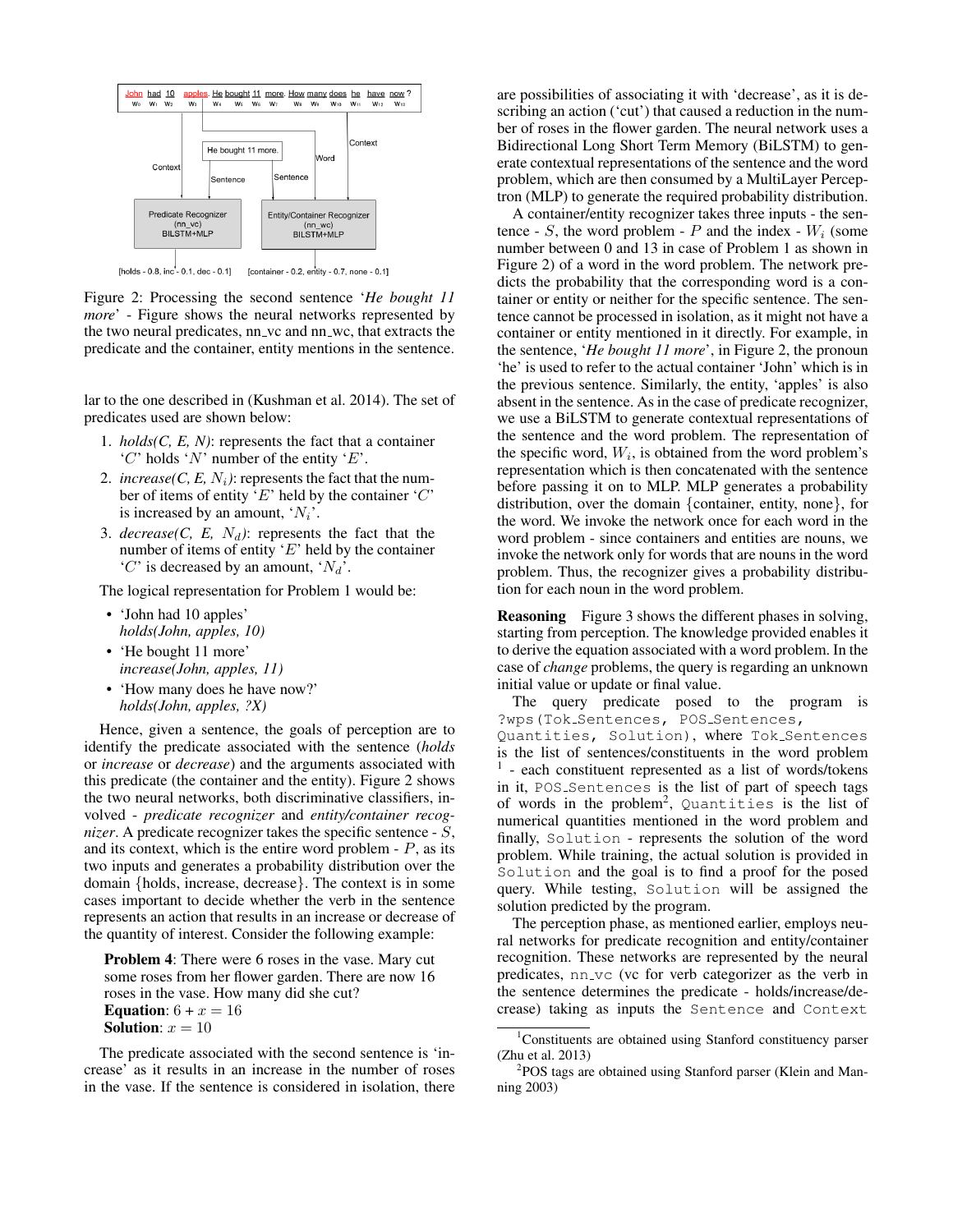

Figure 3: The DeepProbLog pipeline in solving word problems.

and predicting Y over the domain [holds, increase, decrease] and nn wc (wc for word categorizer identifying whether the word is a container/entity/none) taking as inputs Sentence, Context and a specific Word and predicting Y over the domain [container, entity, none].

The knowledge provided to the solver guides it to arrive at an equation and a solution. *We assume that the temporal order of events in the word problem is same as the order in which it is narrated*. This allows sequential processing of the sentences in the word problem. The pseudocode of the knowledge provided is shown in Figure 3. *getRepresentation(Sentence)* invokes the neural networks responsible for perception, through the neural predicates *nn vc* and *nn wc*, to obtain the intermediate representation of a sentence. The solving process starts from the last sentence in the word problem, which is assumed to be the sentence posing the query (*query sentence* in pseudocode). The solver first gets the representation of the query sentence (*holds(John, apples, ?X)* in case of Problem 1). This gives information about the predicate associated with the query sentence (*pred query* in pseudocode) and the container and entity of interest. If the predicate is holds, then the unknown value is either the initial/final value (final value is queried for in case of Problem 1). If the predicate is increase/decrease, then the unknown value queried for is the change or the amount by which the value got updated. The *for loop* in the pseudocode indicates that the solver processes each sentence in the word problem, starting from the first sentence - getting a representation for each sentence (a sentence is relevant if it is about the container and entity mentioned in the query). Based on the predicate associated with each sentence (*pred* = holds/increase/decrease), the numerical quantity associated with the sentence is appended into an accumulator (*Acc* in pseudocode) directly or the value in the accumulator is increased or decreased by the quantity. The processing for Problem 1 is shown below:

Sentence 1: *holds(John, apples, 10)* − > Acc = [10] Sentence 2:  $increase(John, apples, 11) - > Acc =$ [10+11]

Sentence 3 (Query): *holds(John, apples, ?X)* − > Re-

 $sult = Acc[0] = 21$ 

## DeepProbLog for Relation Recognition

To show the role of neuro-symbolic frameworks in addressing compositional generalization in vision, we have defined a relation recognition task as the task of *identifying images that involve at least a triangle intersecting with any other geometrical shape*. As in the case of word problem solving, we break down the task of visual relation recognition into two parts - perception and reasoning.

### Perception

Given that the state-of-the-art deep learning methods in (multi) object detection, like MASK R-CNN (He et al. 2017), show good performance, we have simplified visual relation recognition into a classification task that accepts as input visual scenes together with the bounding boxes of objects in the scene provided by a pre-trained object detection model like MASK R-CNN. Since the type of shapes of the objects in the scene is important, we dedicated the perception part of our DeepProbLog model to shape recognition (see Figure 1). More specifically, we have implemented a CNN-MLP neural model to classify input images into 3 classes - *circle*, *triangle* and *rectangle*.

#### Reasoning

Figure 4 illustrates the same solving pipeline depicted in Figure 3, however modified for relation recognition.

The query predicate is ?scene(Images, BBoxes, Solution), where Images is the list of images, one for each object in the given input image, BBoxes is the list of bounding boxes of the objects and Solution represents the actual (during training) or the predicted class label (during testing) which is either True/False.

Given the input data, the perception phase employs a neural network for shape recognition. The network is represented by the neural predicate, nn\_shape, taking as input one element of Images (an object) and predicting Y over the domain [circle, triangle, rectangle].

The knowledge associated with the solving process identifies the spatial relations between each pair of shapes and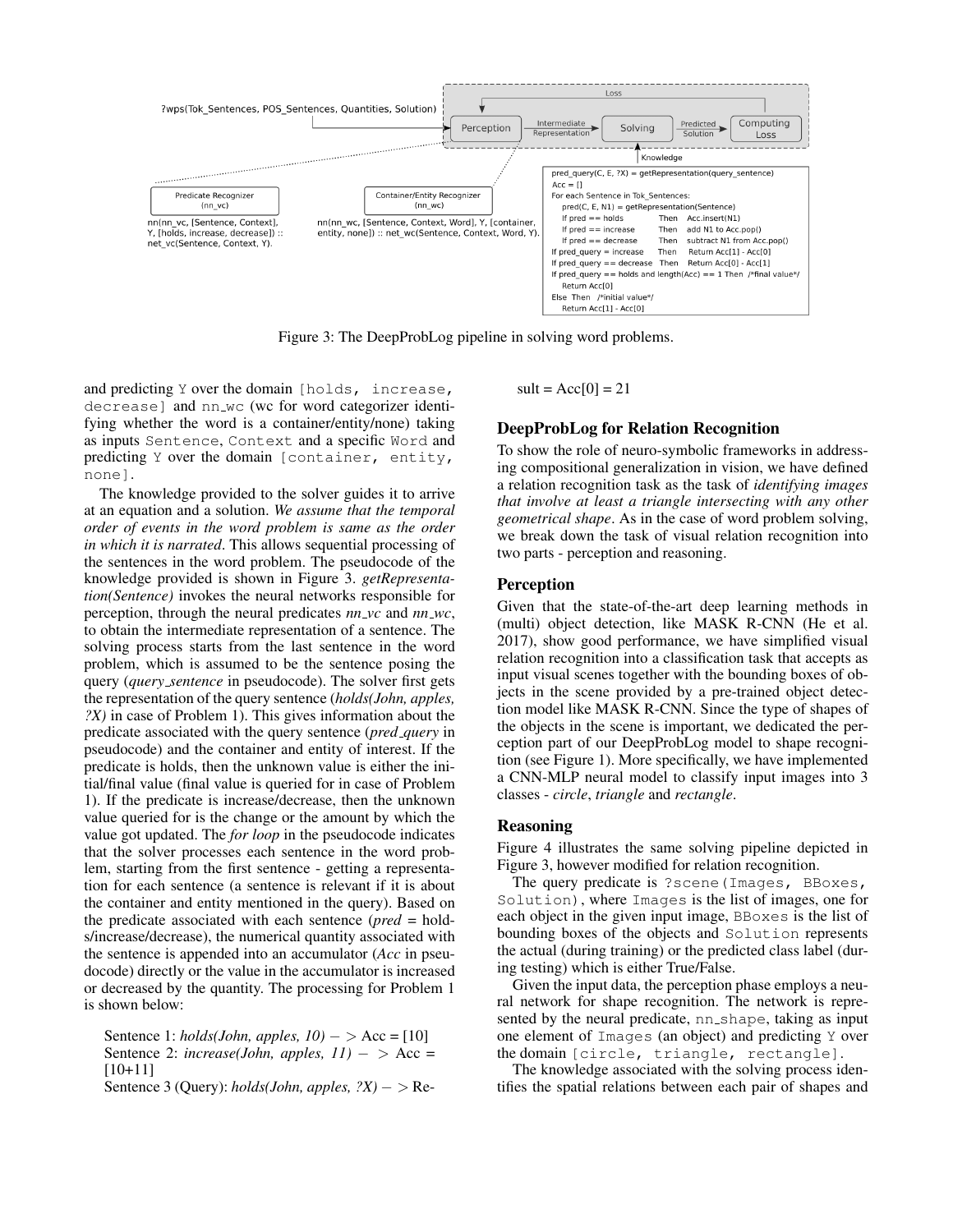

Figure 4: The DeepProbLog pipeline in visual relation recognition.

infers a suitable class label for the input image accordingly. The pseudocode of the knowledge is given in Figure 4. *get-Pair(Images, BBoxes)* gets the list of pairs of objects and their equivalent bounding boxes. Within an iterative process over the list of pairs, *getRepresentation(Image)* invokes the shape recognition neural network for each object in a pair (*PI[0]* and *PI[1]*). If there is at least one triangle predicted in a pair, the solver checks whether the pairs *intersects* or not using the information related to their bounding boxes (*PB[0]* and *PB[1]*). It returns *True* if an *intersect* with a *triangle* is identified, and returns *False* otherwise.

## Experiments

Here, we compare the state-of-the-art neural models for word problem solving and visual relation recognition with our DeepProbLog models. Although it is an unfair comparison considering the additional knowledge support that Deep-ProbLog models possess, our intention is to show how the ability to explicitly represent and reason upon such knowledge helps in addressing generalization problems.

## Word problem solving

Datasets As mentioned earlier, we collected 330 *Change* problems from the datasets, AddSub (Kushman et al. 2014) and SingleOp (Roy, Vieira, and Roth 2015). Out of the 330 problems collected, 300 were single-update problems and 30 were two-update problems. We created two test sets - the first,  $Test_{similar}$  had 30 single-update problems, the second,  $Test_{compositional}$  had 30 two-update problems. All the remaining (270) problems were used as the training set.

Baselines We compared the performance of DeepProbLog-based solver against the state-of-the-art neural solvers. The first baseline, Graph2Tree (Zhang et al. 2020), uses a graph based encoder to encode the word problem and a tree-based decoder to generate the expression tree associated with the word problem. The second baseline, is the *G*oal driven *T*ree *S*tructured neural solver - GTS (Xie and Sun 2019) that uses Long Short Term Memory (LSTM) to encode the word problem, and a tree-based decoder to generate the equation. The third baseline is a Sequence-to-Sequence - Seq2Seq network based on BiLSTM (Luong, Kayser, and Manning 2015),

that translates the word problem into equation<sup>3</sup>.

Experimental Setup All the baseline models are provided with RoBERTa pretrained embeddings (768d), while Deep-ProbLog starts with random 256d embeddings. The embedding layer is trained along with other layers in the network. It should be noted that, while all the baselines are trained with (word problem, equation) pairs, DeepProbLog is trained with (word problem, final solution) pairs and hence is weakly supervised. But, the knowledge provided enables it to derive equations.

Results Table 1 shows performance of the solvers on the two test sets -  $Test_{similar}$  and  $Test_{compositional}$ . As can be observed, all the baselines fail to solve any of the problems in  $Test_{compositional}$ . As mentioned earlier, all the solvers are trained with problems that are mapped to equations of the form  $(X = N1 + (-N2)$  unlike the problems in  $Test_{compositional}$ , which are mapped to equations of the form  $(X = N1 +/- N2 +/- N3)$ . The baseline models fail to generalize to unseen equation forms/templates. Since the perception module of DeepProbLog processes the word problem sentence-wise, learning a representation for each sentence and then composing these sentence representations based on the knowledge provided to derive the equation, DeepProbLog is able to perform better on  $Test_{compositional}$ , solving 70% of the problems correctly. DeepProbLog could not beat the performance of Graph2Tree or GTS on  $Test_{similar}$ . We believe this is because both Graph2Tree and GTS are trained on the equations directly (fully supervised), rather than on just the final solution as done in DeepProbLog.

#### Visual Relation Detection

Datasets To evaluate state-of-the-art methods more accurately, we built our own dataset composed of images containing geometrical shapes for a simple classification task. Each image is labeled with *True* or *False* depending on whether there is a triangle (regardless of color, shape, size) intersecting with another shape in the image or not, respectively. This allows us to form different set of data w.r.t different compositional configurations.

<sup>&</sup>lt;sup>3</sup>Baseline implementations were from https://github.com/ arkilpatel/SVAMP (Patel, Bhattamishra, and Goyal 2021)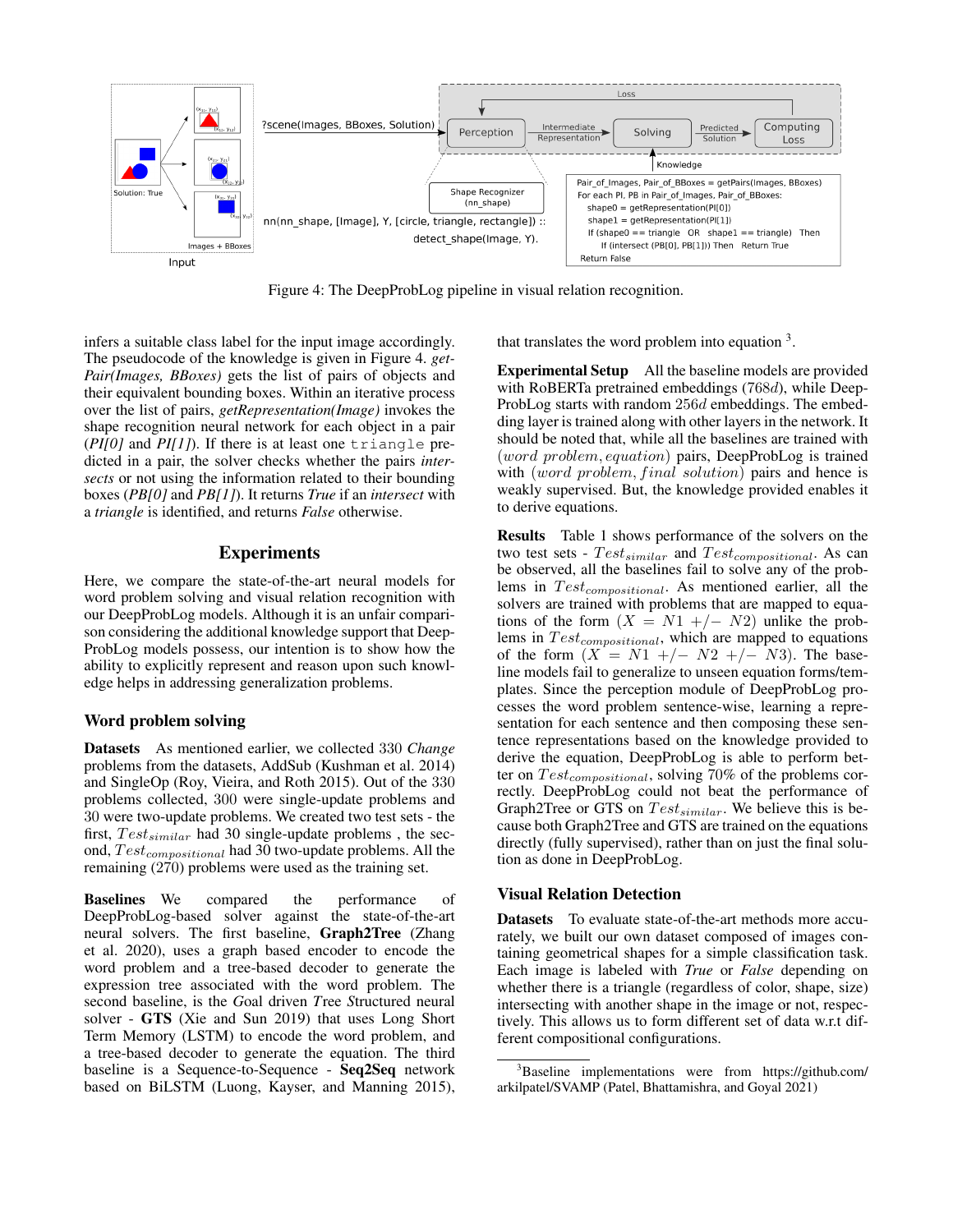Table 1: Accuracy of DeepProblog in dealing with compositionality compared to baselines (Word Problem Solving)

| <b>Test Set</b>          |       |     |       | Graph2Tree GTS Seq2Seq DeepProbLog |
|--------------------------|-------|-----|-------|------------------------------------|
| $Test_{similar}$         | 96.6% | 90% | 73.3% | 86.6%                              |
| $Test_{compositional}$ 0 |       |     |       | 70%                                |

Table 2: Accuracy of DeepProblog in dealing with compositionality compared to baselines (Visual Relation Recognition)

| <b>Test Set</b>               | <b>CNN-MLP</b> | <b>PrediNet</b> | <b>ResNet-50</b> | <b>DeepProbLog</b> |
|-------------------------------|----------------|-----------------|------------------|--------------------|
| $Test_{similar}$              | 81.35%         | 82.0%           | 95.0%            | $95.7\%$           |
| $Test_{compositional\_cps}$   | 57.5%          | $45.1\%$        | $72.7\%$         | 89.3%              |
| $Test_{compositional\_total}$ | 53.43%         | 37.6%           | 58.75%           | 76.4%              |

The dataset contains 5000 RGB images  $(100 \times 100)$  composed of 3 different types of shapes including *circle*, *triangle*, *rectangle*, in 3 different colors - *red*, *blue* and *green*. As an individual instance of data, each RGB image in our dataset is associated with a list of bounding boxes related to its shapes and a class label.

The training set which involves  $80\%$  of data (= 4000) is generated w.r.t the following constraints: (I) It is an even 50- 50 split across the binary *True/False* class labels. (II) There are exactly two shapes in each image. (III) 90% of the positive instances (i.e., a triangle intersects with another shape) in the training data comply with the following shape/position/color constraints: *a red triangle is located at the left side of the second shape that is blue.* The remaining 10% of the positive instances do not follow the above constraint. (IV) We apply no shape/position/color constraints on negative (label = *False*) instances in the training set.

Given the above set of constraints for the training set, we have defined 3 test sets, each of size 250, as follows:

- $Test_{similar}$  is the test set with the same distribution as the training set;
- $Test_{compositional\_cps}$  is the test set where the number of shapes per image is as in the training set, however, instead of 90%, only 10% of the positive cases follow the color/position/shape (cps) constraint mentioned in (III).
- $Test_{compositional\_total}$  is the test set where the constraints (II, III) in the training set are violated (each image is composed of 3 shapes).

Baselines We compare the performance of DeepProbLog with 3 baselines. The first two are the standard neural-based networks - CNN-MLP and ResNet-50 (He et al. 2016). As the third baseline we applied PrediNet (Shanahan et al. 2020) which, as mentioned earlier, is an end-to-end network that learns to directly map an image to propositions representing relations between objects in the image.

Experimental Setup The convolutional network used in our CNN-MLP is composed of 2 parts: (1) a 3-layer CNN network as an encoder with batch normalization and ReLU activation function trained by stochastic gradient descent and ADAM optimizer, and (2) a two-layer fully connected MLP with softmax activation function with output size 2 representing the binary classes *True* and *False* in the dataset. The perception part in our DeepProbLog implementation also uses the same configuration as mentioned above.

We configured PrediNet with a single task setting where the task refers to our relation of interest: *a triangle intersecting with another shape*. The structure of the PrediNet network evaluated in this work is equipped with a single convolutional input layer and an output multi-layer perceptron (MLP) resulting in a one-hot label denoting True or False.

The three aforementioned neural-based methods accept as input only images. In order to have a fair comparison between these methods and DeepProblog model which also relies on information about the bounding-boxes, we first preprocessed the data by augmenting each image with the bounding boxes of its shapes drawn on the image. This can assist the neural based models to recognize shapes even when same-color shapes intersect.

Results Table 2 shows performance of the models on the 3 test sets -  $Test_{similar}$  and  $Test_{compositional\_cps}$  and  $Test_{compositional\_total}$ . As can be observed, all the baselines show significant drop in performance when tested on the compositional test sets. It is not surprising to see this drop specifically in case of  $Test_{compositional\_total}$  dataset as the baselines were trained on examples with images with just two objects. Our intention is to show that DeepProbLog is able to generalize better to a variable number of objects without requiring to see such examples during training. This is because DeepProbLog processes the input image objectwise, learning the shape of each object and then infers the label for the input image based on both the knowledge it has about the pattern of interest (*'Is there a triangle intersecting with another shape in the image?'*) and the geometrical knowledge regarding intersection of bounding boxes.

## Discussion & Future work

We focused on compositional generalization with respect to the two specific tasks of word problem solving and visual relation recognition. Through an empirical evaluation, we showed that neuro-symbolic models are able to adapt better to distribution shifts as a result of compositionality by leveraging task specific knowledge. It is worth mentioning that a neuro-symbolic approach can offer solutions when it is difficult to collect more data but straightforward to represent knowledge useful for tackling generalization problems. Our next step is to implement models based on other NeSy frameworks and compare them with each other.